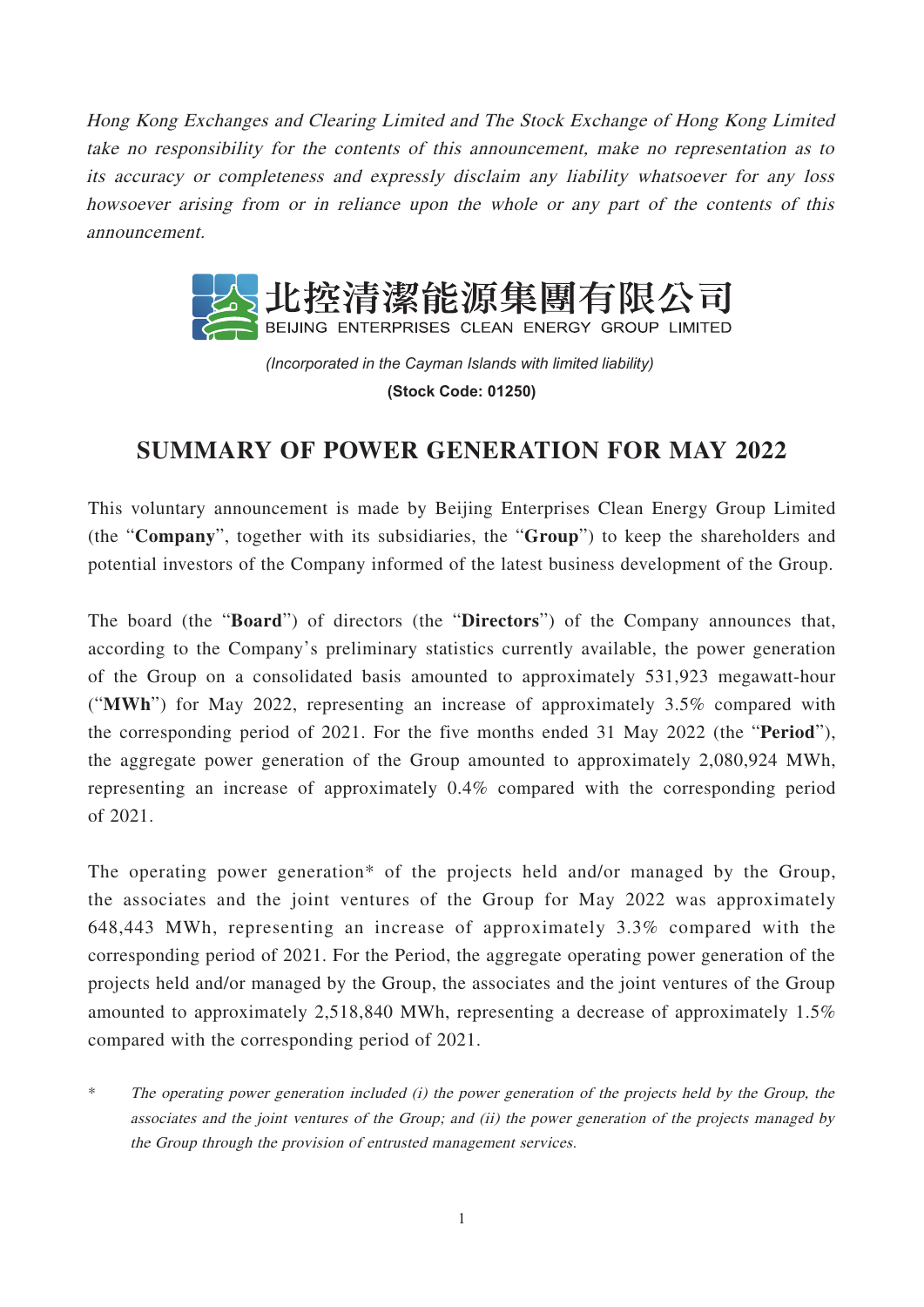Among them, details of the power generation of the Group's centralised photovoltaic power plants (including those held by the joint ventures of the Group) and wind power plants are set out as follows:

|                                        |                 |                 |              |                | Approximate      |              |
|----------------------------------------|-----------------|-----------------|--------------|----------------|------------------|--------------|
|                                        |                 |                 |              | Approximate    | aggregate        |              |
|                                        | Approximate     | Approximate     |              | aggregate      | power generation |              |
|                                        | power           | power           | Year-on-year | power          | for the          | Year-on-year |
|                                        | generation for  | generation for  | percentage   | generation     | corresponding    | percentage   |
| Location                               | <b>May 2022</b> | <b>May 2021</b> | change       | for the Period | period of 2021   | change       |
|                                        | (MWh)           | (MWh)           | $(\%)$       | (MWh)          | (MWh)            | $(\%)$       |
| Centralised photovoltaic power plants  |                 |                 |              |                |                  |              |
| Subsidiaries:                          |                 |                 |              |                |                  |              |
| Hebei Province                         | 82,601          | 81,452          | 1.4          | 315,906        | 319,972          | (1.3)        |
| Henan Province                         | 36,605          | 36,815          | (0.6)        | 136,284        | 148,063          | (8.0)        |
| Shandong Province                      | 35,414          | 33,960          | 4.3          | 128,877        | 134,626          | (4.3)        |
| Guizhou Province                       | 15,961          | 23,159          | (31.1)       | 79,481         | 79,430           | 0.1          |
| Anhui Province                         | 24,254          | 21,920          | 10.6         | 93,230         | 90,215           | 3.3          |
| Shaanxi Province                       | 24,604          | 25,641          | (4.0)        | 100,830        | 100,204          | 0.6          |
| Jiangxi Province                       | 10,681          | 10,621          | 0.6          | 44,802         | 46,505           | (3.7)        |
| Jiangsu Province                       | 19,018          | 15,093          | 26.0         | 64,953         | 56,895           | 14.2         |
| The Ningxia Hui Autonomous Region      | 15,684          | 14,755          | 6.3          | 66,224         | 57,493           | 15.2         |
| Hubei Province                         | 7,703           | 3,169           | 143.1        | 27,621         | 15,302           | 80.5         |
| Jilin Province                         | 3,818           | 4,643           | (17.8)       | 18,603         | 20,324           | (8.5)        |
| The Tibet Autonomous Region            | 3,661           | 3,252           | 12.6         | 18,603         | 17,301           | 7.5          |
| Tianjin Municipality                   | 4,560           | 4,613           | (1.1)        | 18,473         | 18,218           | 1.4          |
| Yunnan Province                        | 2,371           | 2,836           | (16.4)       | 13,269         | 14,621           | (9.2)        |
| Shanxi Province                        | 3,002           | 3,157           | (4.9)        | 12,756         | 13,159           | (3.1)        |
| Guangdong Province                     | 1,985           | $\overline{a}$  | N/A          | 5,841          | L,               | N/A          |
| Whyalla, Southern Australia, Australia | 540             | 259             | 108.5        | 2,983          | 2,813            | $6.0\,$      |
| Joint ventures:                        |                 |                 |              |                |                  |              |
| Anhui Province                         | 8,473           | 7,704           | 10.0         | 32,423         | 32,693           | (0.8)        |
| Hubei Province                         |                 | 3,100           | (100.0)      |                | 11,692           | (100.0)      |
| Sub-total                              |                 |                 |              |                |                  |              |
|                                        | 300,935         | 296,149         | 1.6          | 1,181,159      | 1,179,526        | 0.1          |
| Wind power plants                      |                 |                 |              |                |                  |              |
| Subsidiaries:                          |                 |                 |              |                |                  |              |
| Henan Province                         | 45,638          | 46,310          | (1.5)        | 178,880        | 213,827          | (16.3)       |
| The Inner Mongolia Autonomous Region   | 30,000          | 40,411          | (25.8)       | 157,380        | 193,103          | (18.5)       |
| Shandong Province                      | 45,134          | 26,144          | 72.6         | 169,719        | 98,813           | 71.8         |
| Hebei Province                         | 36,630          | 35,151          | 4.2          | 135,326        | 146,216          | (7.4)        |
| Shanxi Province                        | 7,694           | 6,643           | 15.8         | 38,351         | 31,173           | 23.0         |
| Sub-total                              | 165,096         | 154,659         | 6.7          | 679,656        | 683,132          | (0.5)        |
| Total                                  | 466,031         | 450,808         | 3.4          | 1,860,815      | 1,862,658        | (0.1)        |
|                                        |                 |                 |              |                |                  |              |

Note: The figures provided herein are subject to rounding adjustments and will be subject to other possible adjustments due to accounting procedures.